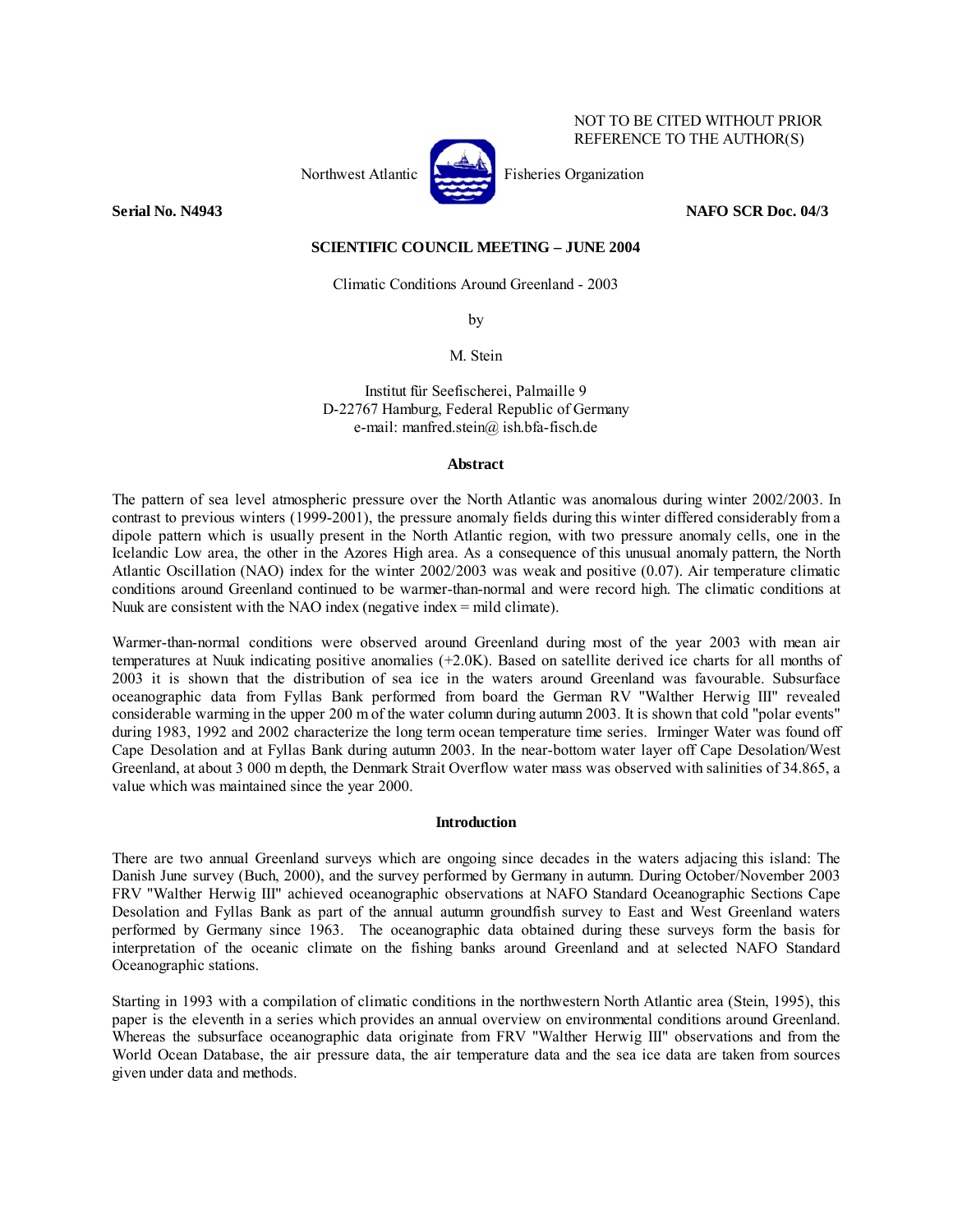#### **Data and Methods**

The pattern of sea level atmospheric pressure anomaly during the winter (December, January, February) of 2002/2003 (Fig. 1b) and of sea level atmospheric pressure (Fig. 1c) was taken from NCEP/NCAR Reanalysis data from the NOAA-CIRES Climate Diagnostics Centre: http://www.cdc.noaa.gov/Composites.

The NAO Index as given in Fig. 2 refers to the mean December, January, February (DJF) sea level pressure (SLP) from the Azores (Ponta Delgada, PD) and from Iceland (Akureyri, A). The individual SLP's are standardized to 1961- 90 base period, and calculated using

$$
\text{NAO}_{i} = \frac{p_{i} - p}{\sigma} \left| PD - \frac{p_{i} - p}{\sigma} \right| A
$$

with  $i = \text{year}, p_i = \text{SLP}$  of the given year from *PD* or *A*,  $p = \text{mean SLP}$  of the 1961-90 base period from *PD* or *A*, σ = standard deviation of the 1961-90 base period. DJF pressures for 1998/99 and 1999/2000 for Ponta Delgada were defined by regression (Loewe and Koslowski, 1998).

Data on the atmospheric climate of Greenland were sampled by the Danish Meteorological Institute at Nuuk (64°11'N, 51°44.5'W), Egedesminde (68°42.5'N, 52°53'W) and Angmagssalik (65°36'N, 37°40'W). Whereas the first data set was mutually supplied by the Danish Meteorological Institute in Copenhagen and the Seewetteramt, Hamburg, the latter data sets were given by the Seewetteramt, Hamburg. The climatic mean which the air temperature anomaly charts are referenced to is 1961-1990. Ice charts (Figs. 9-13) were taken from: http://www.natice.noaa.gov/pub/East\_Arctic/Baffin\_Bay/Davis\_Strait/;

http://www.natice.noaa.gov/pub/East\_Arctic/Greenland\_Sea/Greenland\_Sea\_southwest/;

http://www.natice.noaa.gov/pub/East\_Arctic/Greenland\_Sea/Greenland\_Sea\_South/. They originate from NOAA satellite ice observations. Analysis of ice conditions is grouped in sub areas which are denoted in the above given internet links (Baffin Bay/Davis Strait, Greenland Sea southwest, Greenland Sea South).

During cruise WH257 of FRV "Walther Herwig III", CTD profiles were obtained at each fishing position of the surveyed area (Fig. 1a). Observations on Standard Oceanographic Stations (Stein, 1988) were done at the Cape Desolation Section and the Fyllas Bank Section (Fig. 14). Salinity readings of the CTD (SeaBird 911+) profiles were adjusted to water samples derived by Rosette water sampler. A mean salinity deviation of -0.002 was applied to all profiles. Data analysis and presentation was done using the most recent version of Ocean Data View (mp-Version 1.4- 2003). θ/S sections of Cape Desolation Section and Fyllas Bank Section are displayed in Fig. 15 and 16, the θS-water mass diagram is given in Fig. 17. Time series of temperature anomaly at Fyllas Bank station 4 is given in Fig. 18 and 19, and the time series of salinity calibration samples at NAFO Cape Desolation Station 3 is given in Fig. 20.

Water mass analysis was done using the "patch" option in Ocean Data View for Irminger Water ( $4^{\circ}C < \theta < 6^{\circ}C$ , 34.95  $\le S \le 35.1$ ) for the autumn observations (Fig. 21). Historic data for this analysis was taken from the World Ocean Database (WOD98, WOD01) and the World Ocean Atlas 1994. These historic data from Fyllas Bank Section station 4 were mainly sampled by Denmark and Germany. For this site there is also information available in the World Databases measured by vessels from Canada, USA, Norway, UK and Russia. The time period covered in this paper is 1946-2002.

## **Results and Discussion**

#### **The North Atlantic Oscillation (NAO)**

*Air pressure dipole patterns*. The winter 2002/2003 situation indicates an east-west oriented dipole structure (Stein, 2003). The latter reflects the long-lasting flow of cold air masses from Scandinavia and Russia to western Europe during the winter of 2003.

**The NAO index**. The NAO index as given for the last and present decade shows mostly positive values (Fig. 2, upper panel). The index for winter 2002/2003 (December-February) is positive (0.07).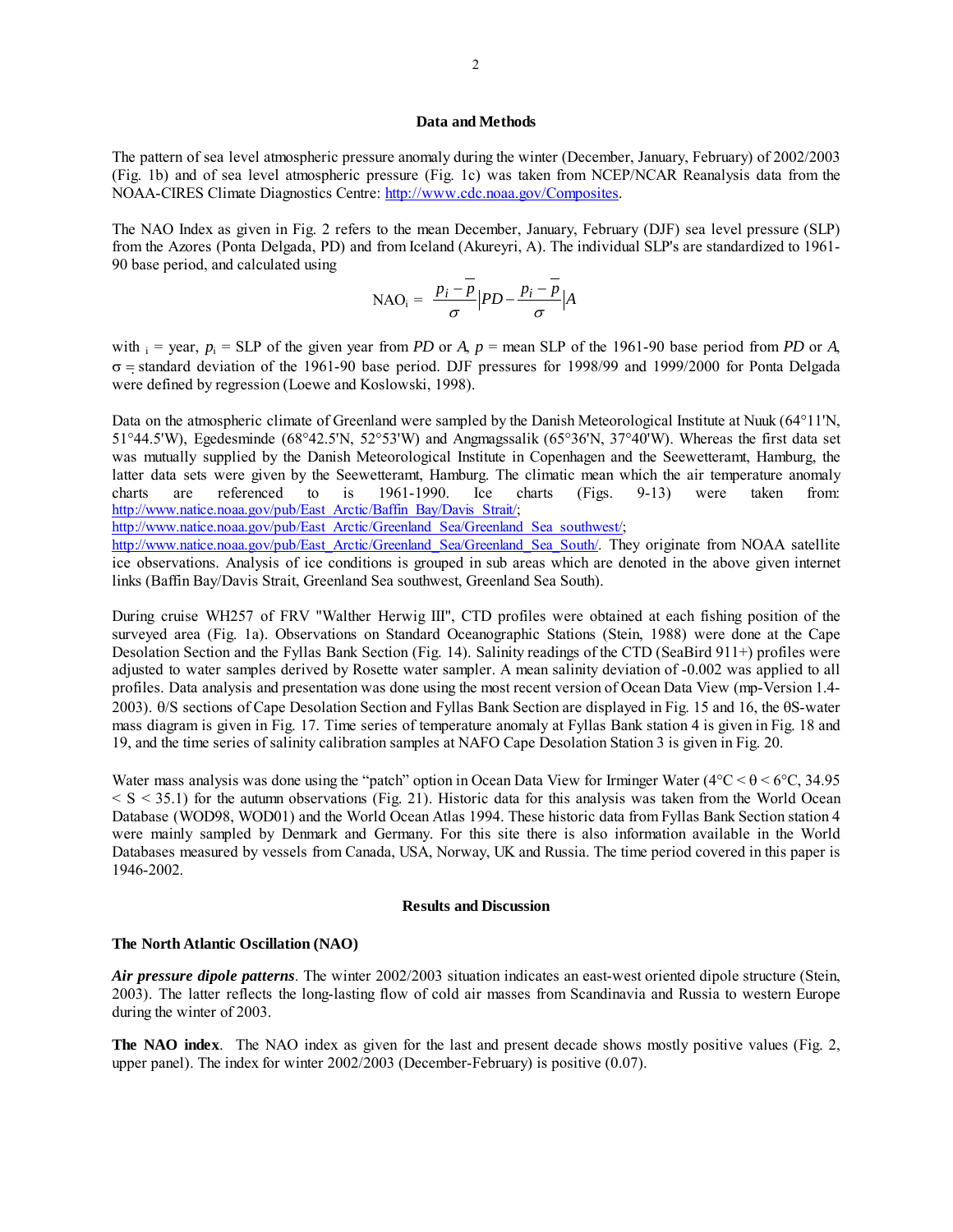During the second half of the last century we see that the 1960s were generally "low-index" years while the 1990s were "high-index" years. There was a major exception to this pattern occurring between the winter preceding 1995 and the winter preceding 1996, when the index flipped from being one of its most positive values to its most negative value this century (Fig. 2 upper panel).

The direct influence of NAO on Nuuk winter mean air temperatures can be seen in Fig. 3: A "low-index" year corresponds with warmer-than-normal years. Colder-than-normal climatic conditions at Nuuk are linked to "highindex" years. This indicates a negative correlation of Nuuk winter air temperatures with the NAO. Correlation between both time series is significant ( $r = -0.73$ ,  $p \ll 0.001$ ).

### **Air Temperature and Climatic means**

Similar to previous years conditions (Stein, 2001), February was the coldest month off West Greenland, and the warmer-than-normal air temperature conditions as observed during December 2002 at the West Greenland sites, were maintained through to January 2003.

The annual air temperature curves referenced to the climatic means at the three observation sites off West and East Greenland; are given in Fig. 4 to 6. Egedesminde's air temperatures during 2003 were above the climatic mean during all months (Fig. 4). Nuuk experienced colder than normal conditions only during February (Fig. 5). Air temperature anomalies (in brackets: mean temperature of the month) during February were  $+3.2K$  at Egedesminde (– 12.8°C), and –1.2K Nuuk (–8.96°C). Angmagssalik (Fig. 6) experienced climatic conditions which were well above the climatic mean throughout the year. December was the coldest month when air temperature anomalies were +1.1K and monthly mean temperature was –6.1°C.

# **Climatic Variability off West Greenland**

The annual mean air temperature anomaly calculated for 2003 is +2.0K (Fig. 7). This is a continuation of a series of warmer-than-normal years (0.2K to 1.3K) which started in 1996, with the exception of 1999 which was colder-thannormal (-0.3K). The presentation of decadal air temperature anomalies of Nuuk (Fig. 7) reveals much variability during the first years of each decade: whereas the years 1950 and 1960 were warmer-than-normal, 1970 about normal, the years 1980 and 1990 indicated considerable positive/negative anomalies, and the year 2000 conditions were similar to 1980. The year 2001 was the warmest "year 1" since the 1950s, and 2002 is the first warmer-than-normal "year 2" after three decades. 2003 is the warmest year on record for all decades. The long-term trend of Nuuk air temperature anomalies (the 13-year running mean) seems to point at warming, a feature similar to that observed during the 1880s (Fig. 8).

### **Ice Conditions around Greenland**

Winter sea ice conditions were favourable during 2003 off West Greenland. The sea ice drift has a significant offshore component which is called the "West Ice". The southernmost location of the ice edge of "West Ice" was found around 20 March off Maniitsoq/Sukkertoppen (Fig. 9). Multi-year sea ice, coming from the Arctic Ocean via the East Greenland current to the Cape Farewell area, is called "Storis". During end-May, the East Greenland coast was surrounded by sea ice with concentrations ranging from 7-10 tenth (Fig. 11). There was also a tongue of newly formed ice in the Cape Farewell region (Fig. 10). Sea ice formed again in Baffin Bay in mid-November (Fig. 12) when 4-8 tenth of ice concentration was observed north off Baffin Island. Off East Greenland first sea ice formation was encountered in the Angmagssalik area during mid-November (Fig. 13). Due to these favourite ice conditions the cruise WH257 of FRV "Walther Herwig III" to East and West Greenland waters in October/November 2003 was not affected by any sea ice.

### **Sub-surface Observations off West Greenland**

Vertical distribution of potential temperature and salinity at the NAFO Standard Oceanographic Sections Cape Desolation and Fyllas Bank (Fig. 14) are given in Fig. 15 and 16. They reveal the typical distribution of cold, low saline waters on the banks and warm saline waters at the slope region.

The water mass characteristics potential temperature $\theta$ , potential density ( $\sigma_{\theta}$ ) and salinity (S) for these sections are given in Fig. 17. Starting in the lower left corner of the diagram, the cold, diluted surface waters emerge from the picture showing potential densities of  $\sigma_{\theta} = 26$  to 26.5. In the deeper parts of the profiles, centered near  $\sigma_{\theta} = 27.5$ , the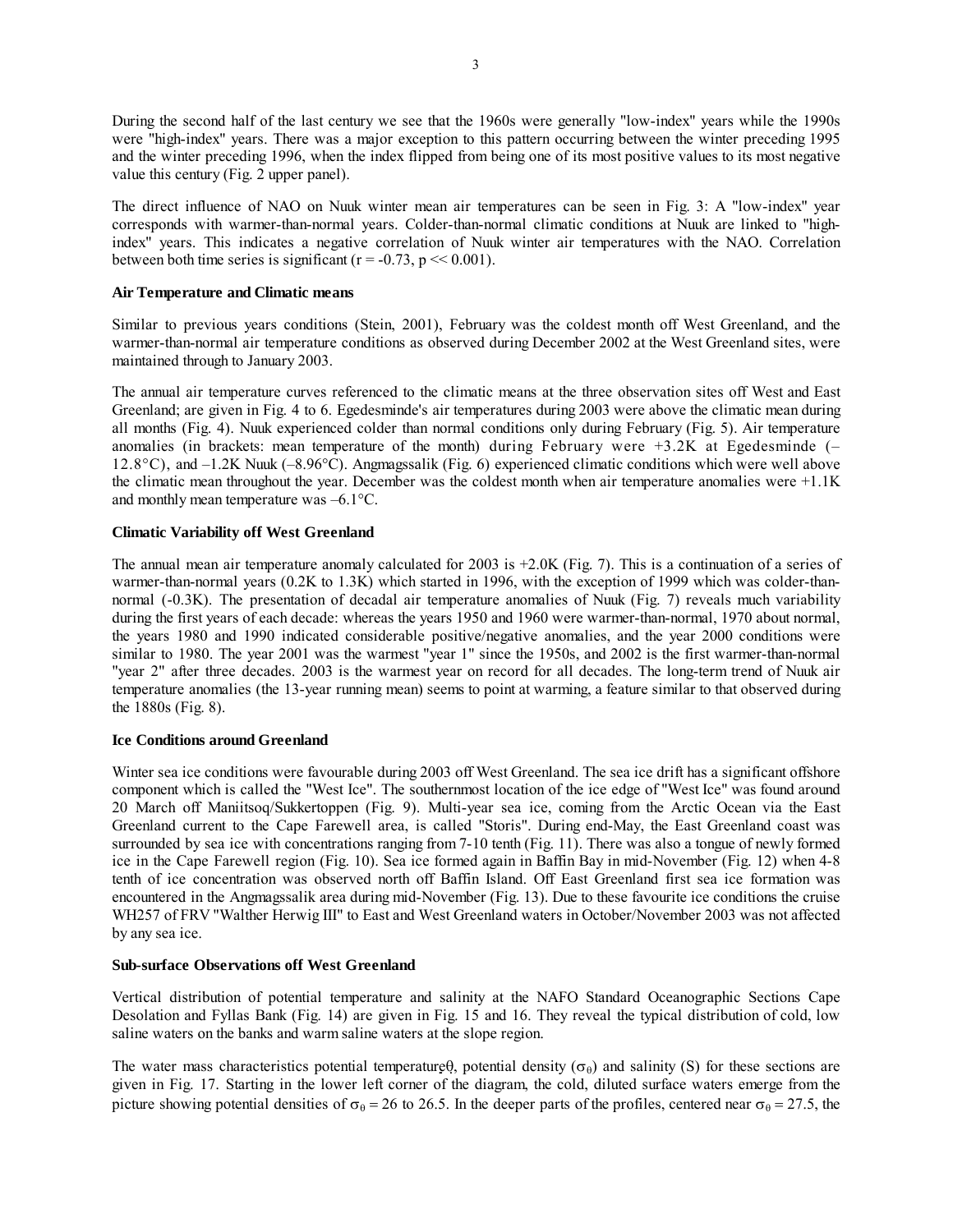domain of the warm Irminger Water is visible with temperatures exceeding 6°C and salinities near or above 35. Below the warm water the θ S-diagram is rather uniform showing temperatures less than 2°C at the lower end of the diagram. These θS-characteristics document the thermohaline conditions of the near-bottom water layer at about 3 000 m depth at station 3 of the Cape Desolation Section (CD3). This deep layer is influenced by the Denmark Strait Overflow water mass (Swift, 1984; Stein and Wegner, 1990).

Data on calibration samples taken at CD3, reveal freshening in deep water layers from 1984 onwards (Fig. 20, panel a). During the 2003 cruise, calibration samples were only obtained at 1 500 m and 3 00 0m depth. It would appear that the salinity measurements at 3000m depth (the Denmark Strait Overflow layer) reveal constant conditions since the year 2000 with a mean salinity of 34.865. At 1 500 m depth, salinity amounts to 34.911, a value similar to that observed during 1984 (34.915). A quadratic polynomial regression applied to the data (Fig. 20, panel b) observed at 1 500 m depth, yields significant correlation ( $r^2$  = 0.87). It is suggested here that the values at 1 500 m depth represent climatic changes in the Labrador Sea throughout the time of the 1980s to 2003, whereas the Denmark Strait Overflow layer salinity (3 000 m depth) obtains it's characteristics north of the Denmark Strait in the Greenland Sea.

Time series of temperature measurements from Fyllas Bank Station 4 are given in Fig. 18 and 19. The data are referenced to the 1963-90 climatic mean. The surface layers 0-50m (Fig. 18) and 0-200 m (Fig. 19) indicate considerable warming during 2003. Both time series reveal cold "polar events" (1983, 1992 and 2002). During these years, cold and diluted waters from the West Greenland banks reached well out to the slope regions of e.g. Fyllas Bank where these waters cooled the upper layer of the water column.

The dashed curves in Fig. 18 and 19 denote the time series of the NAO winter index (1980-2003). There is *no* significant correlation between variations of water temperature anomalies and variations of NAO index. The correlation found is negative and the correlation coefficients are  $r = -0.33$  for the 0-50 m layer, and  $r = -0.35$  for the 0-200 m layer.

The major heat input to the water column off West Greenland is derived by advection, i.e. the warm Irminger component of the West Greenland Current. A total of 47 oceanographic stations were performed during the West Greenland part of cruise WH257 of FRV "Walther Herwig III". Among these there are profiles which were obtained along two NAFO Standard Oceanographic Sections, Cape Desolation and Fyllas Bank (Fig. 14). These temperature/salinity profiles show the presence of Irminger Water during autumn 2003 at stations 2 (from 616 m depth to 960 m depth) and 3 (259 m-505 m) of the Cape Desolation section. At Fyllas Bank, the characteristic parameters of Irminger Water ( $4^{\circ}$ C <  $\theta$  <  $6^{\circ}$ C, 34.95 < S < 35.1; Fig. 17) were met by the profiles obtained at stations 4 (609 m-822) m) and 5 (366m-699m). The depth data show that the layer of the warm water mass of Irminger Current origin slopes down from off-shore to in-shore of the sections.

An analysis on the presence of Irminger Water at Fyllas Bank station 4 during autumn, reveals that this water mass is mostly found at depths between 400 and 800 m (Fig. 21). The data indicate that Irminger Water was not found during all years at this site. There are some observations on the presence of Irminger Water at Fyllas Bank station 4 in the 1960s, in the second half of the 1980s, the early-1990s, during 1999, 2000 and 2003 (Fig. 21).

### **References**

BUCH, E. 2000. Air-Sea-Ice Conditions off Southwest Greenland, 1981-97. *J. Northw. Atl. Fish. Sci.,* **26**: 123-136.

- LOEWE, P., and G. KOSLOWSKI 1998. The Western Baltic sea ice season in terms of a mass-related severity index 1879-1992. *Tellus*, **50**A: 219-241.
- STEIN, M. 1988. Revision of list of NAFO standard oceanographic sections and stations. *NAFO SCR Doc.,* No. 1, Serial No. N1432, 9 p.
- STEIN, M. 1995. Climatic Conditions Around Greenland 1992. *NAFO Sci. Coun. Studies*, **22**: 33-41.
- STEIN, M. 2001. Climatic Conditions Around Greenland 2000. *NAFO SCR Doc.*, No. 3: 1-21.
- STEIN, M. 2003. Climatic Conditions Around Greenland 2002. *NAFO SCR Doc.*, No. 4: 1-31.
- STEIN, M., and G. WEGNER. 1990. Thermohaline Observations on the Deep Waters off West Greenland. *NAFO Sci. Coun. Studies,* **14**: 29-37.
- SWIFT, J.H. 1984. The circulation of the Denmark Strait and Iceland-Scotland overflow waters in the North Atlantic. *Deep-Sea Res*., **31**: 1339-1355.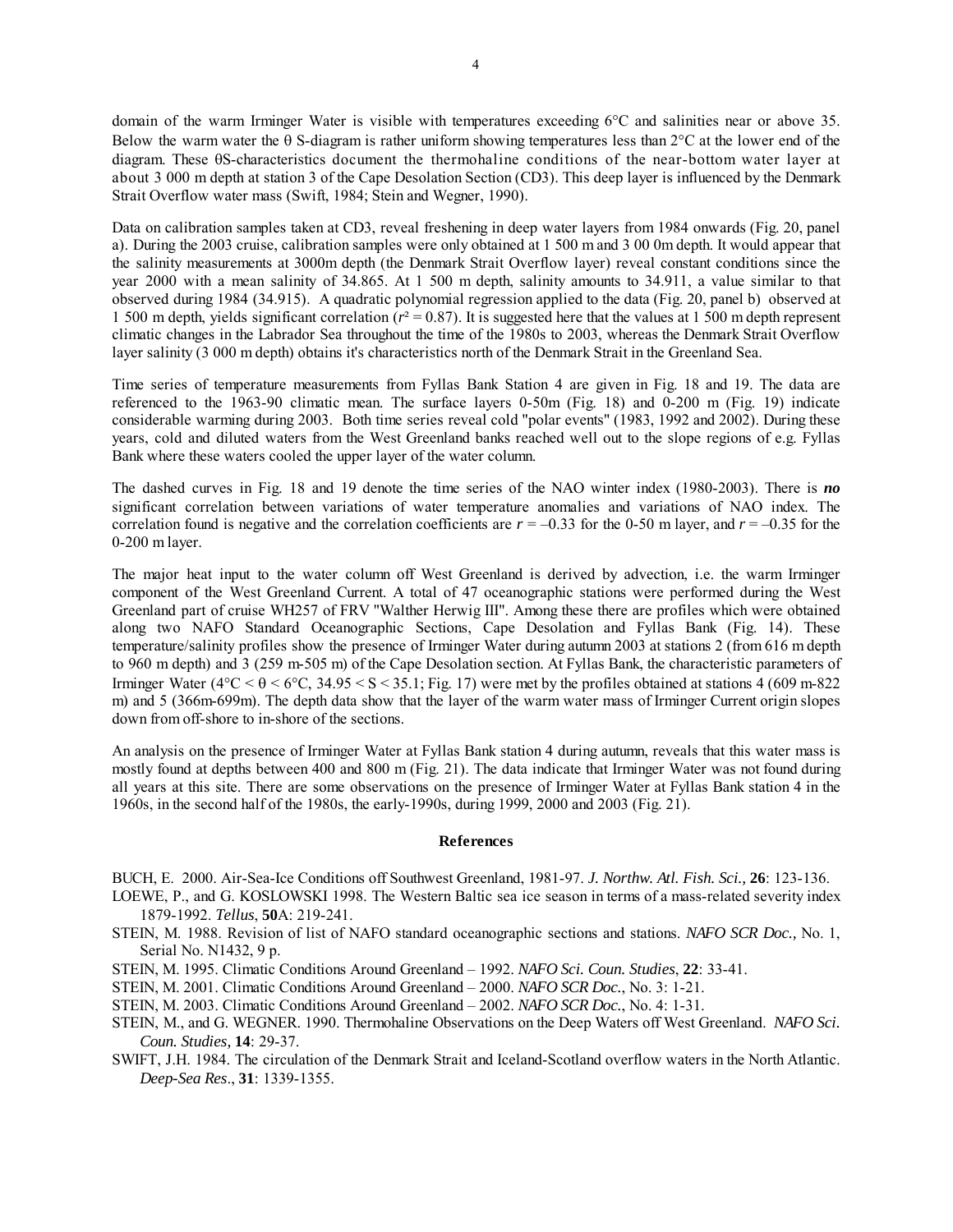

Fig. 1a. Area of investigation during WH 257 (20 October – 27 November 2003), and individual survey strata; strata 0-200 m: 1.1, 2.1, 3.1, 4.1, 5.1, 6.1 and 7.1, and 200-400 m: 1.2,2.2,3.2,4.2, 5.2, 6.2 and 7.2 around Greenland



- anomaly during the winters (December, January, during the same winter as in Fig. 1b. February) of 2002/2003, red year label denotes positive NAO index.
- Fig. 1b. The pattern of sea level atmospheric pressure Fig. 1c. The pattern of sea level atmospheric pressure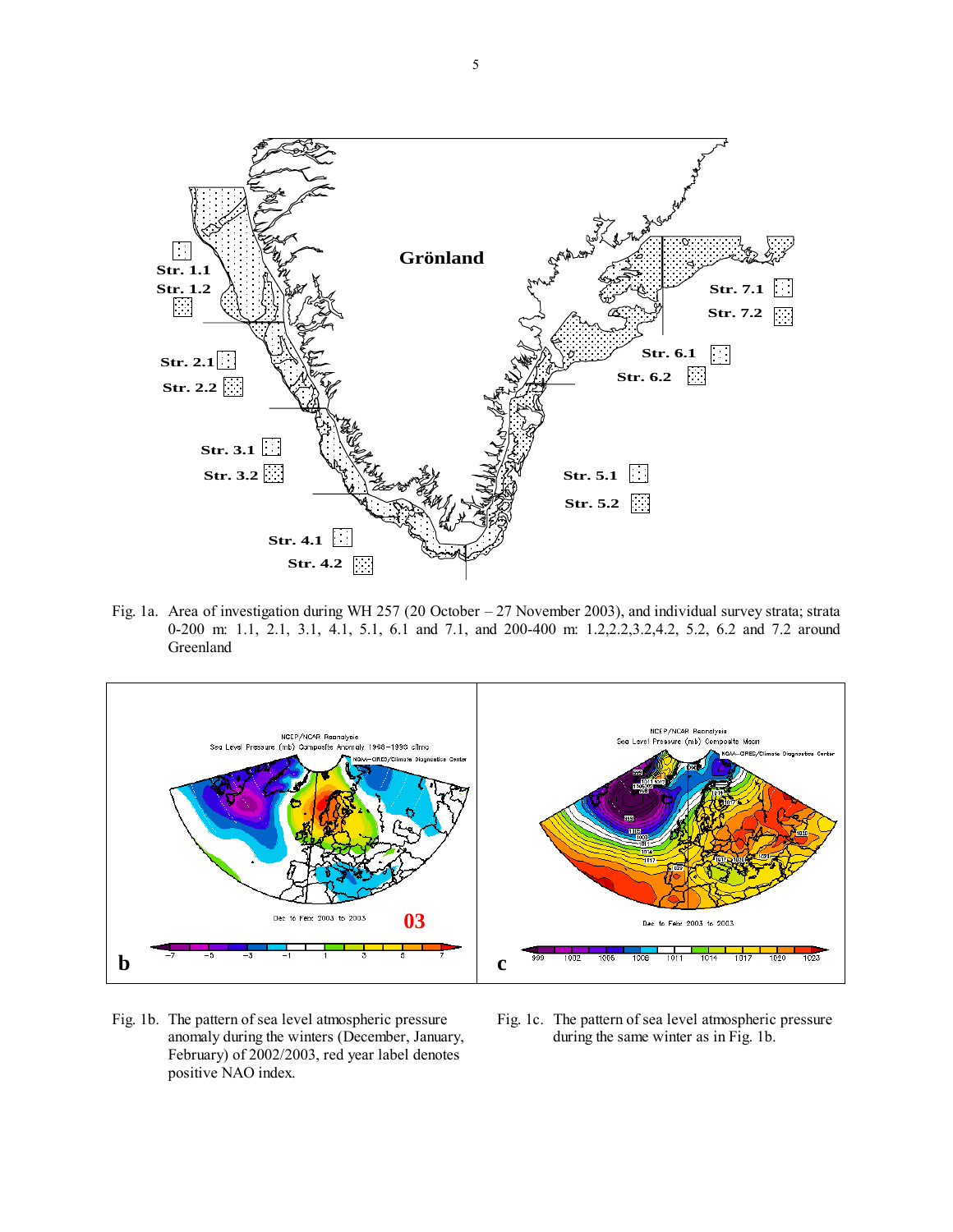

Fig. 2. The winter (DJF) NAO index in terms of the last and present decade (a) and the second half of the last century (lower figure b, a 5-year running mean has been applied)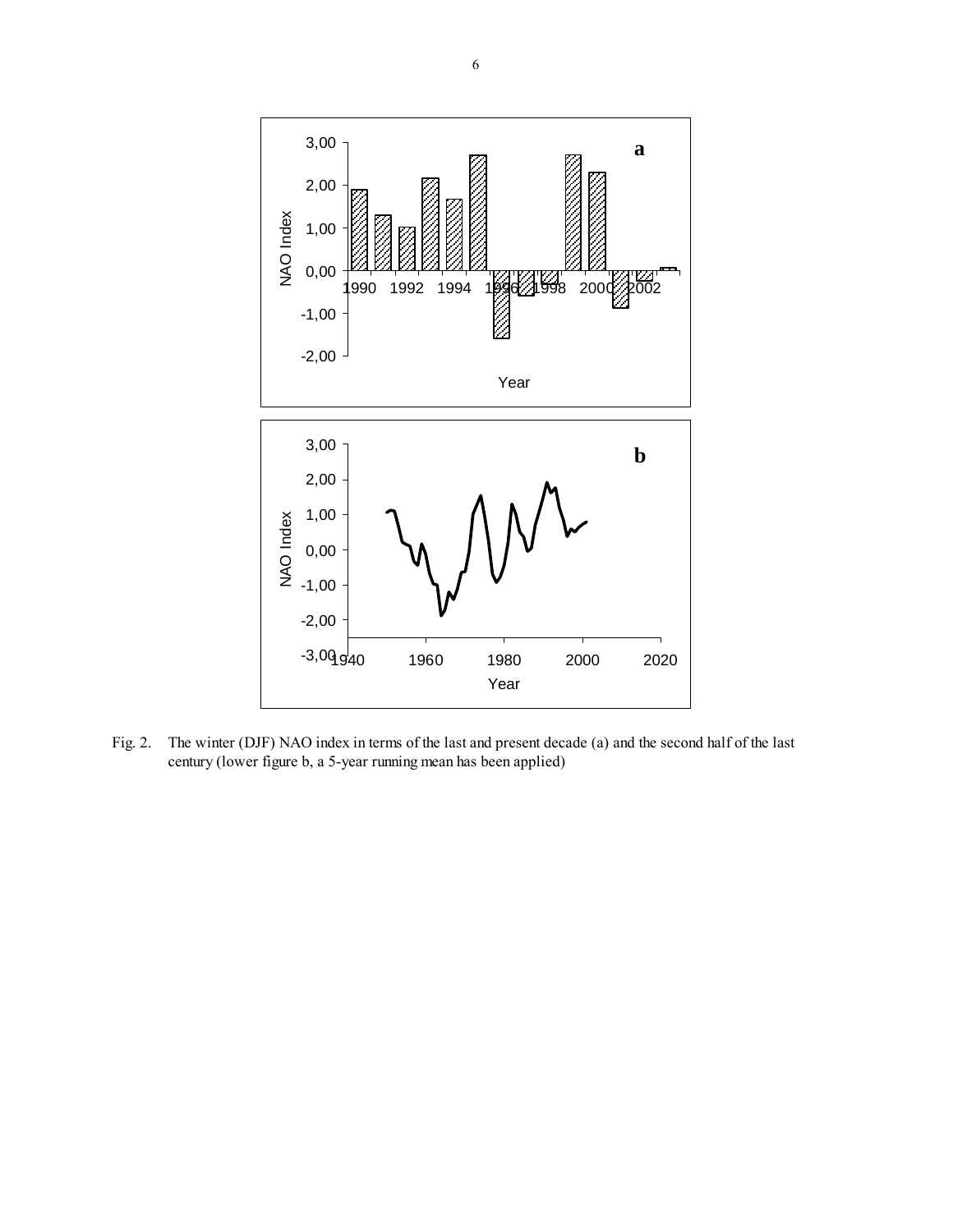

Fig. 3. The winter (DJF) NAO index in terms of the last century and during the first years of the 2000s decade (upper curve, dashed) and the winter (DJF) mean air temperatures at Nuuk (data: 1900-2003).



Fig. 4. Monthly mean air temperature (°C) at Egedesminde during 2003 (red, thin line) and climatic mean (1961- 1990)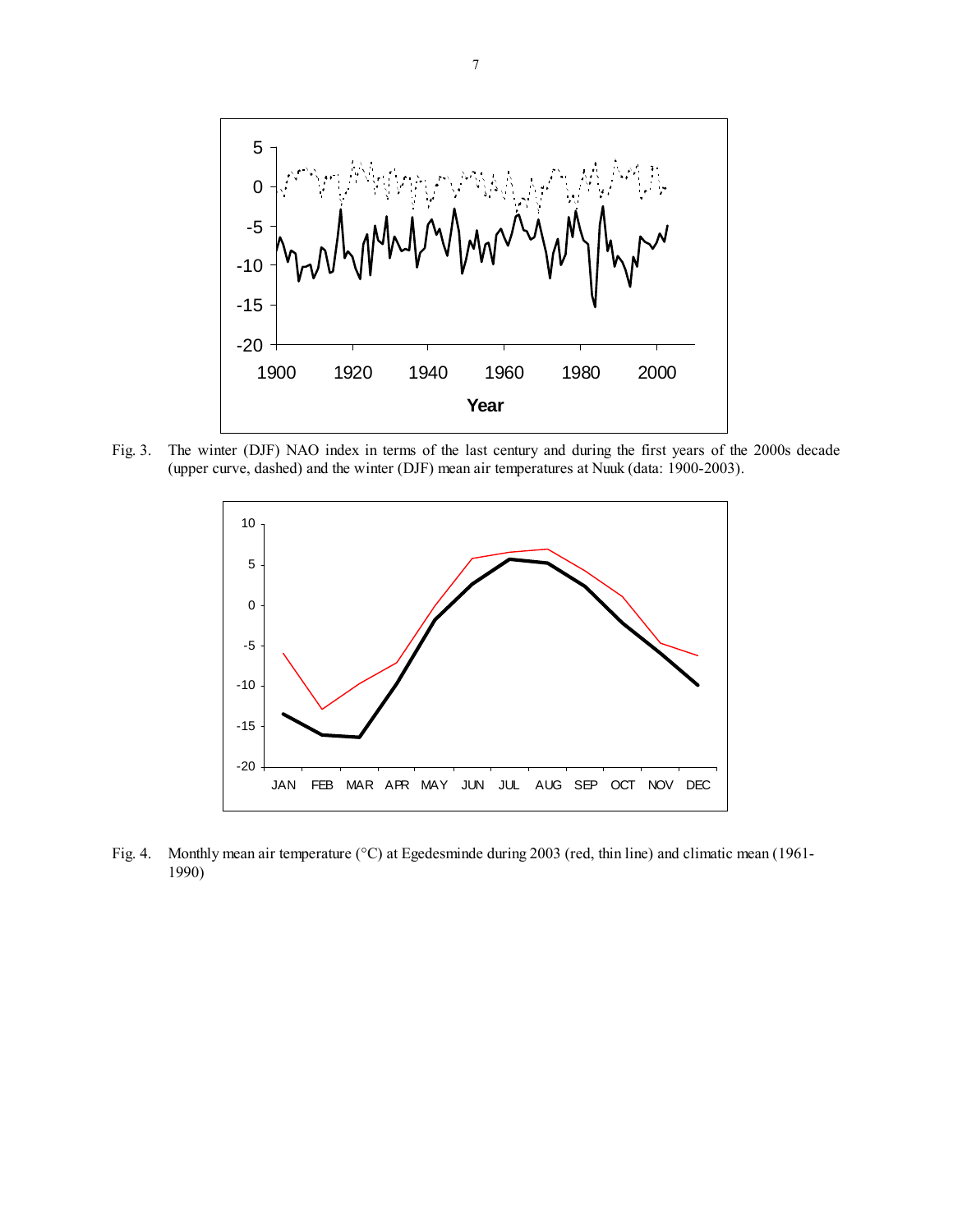

Fig. 5. Monthly mean air temperature (°C) at Nuuk during 2003 (red, thin line) and climatic mean (1961-1990)



Fig. 6. Monthly mean air temperature (°C) at Angmagssalik during 2003 (red, thin line) and climatic mean (1961- 1990)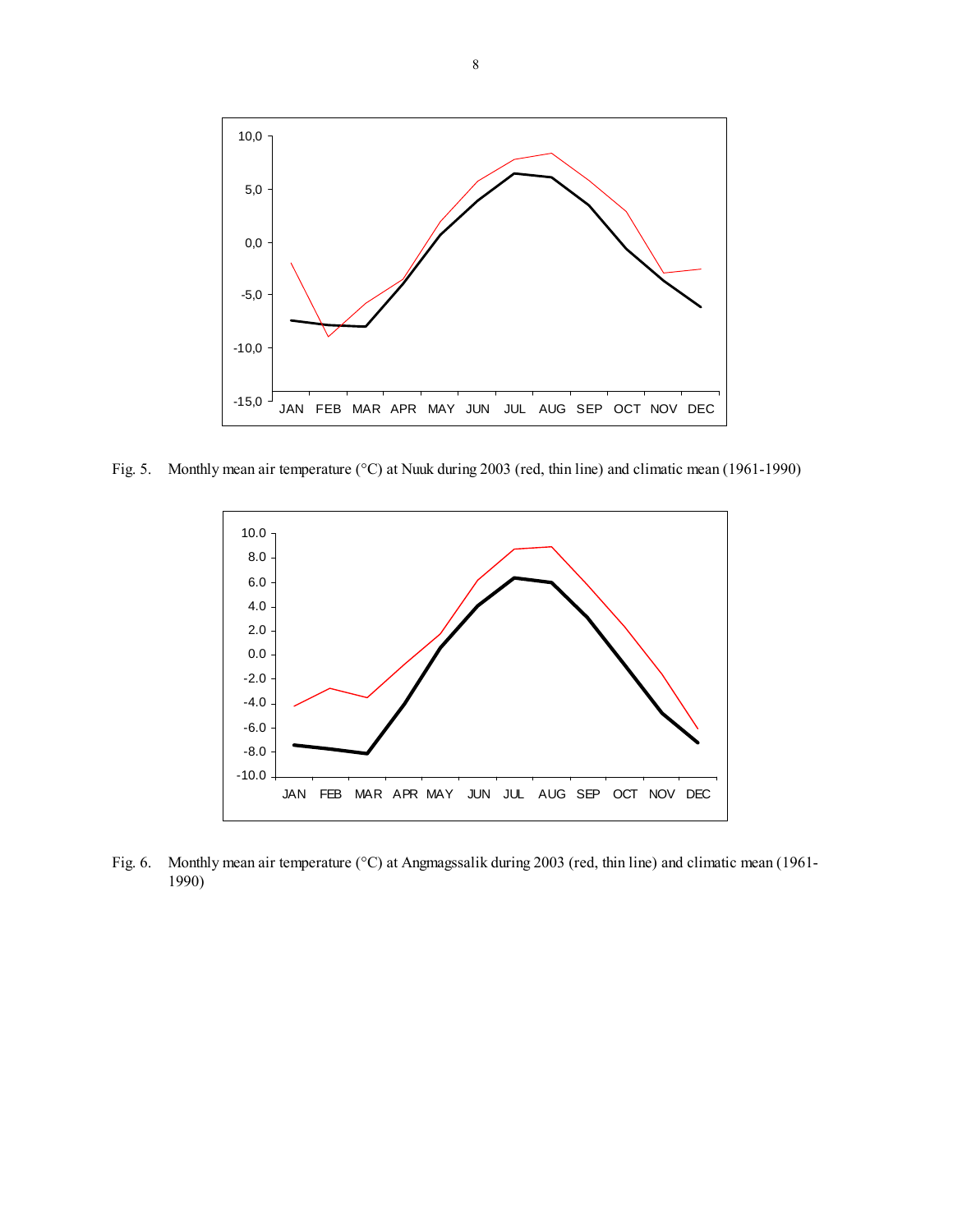

Fig. 7. Composite of decadal air temperature anomalies at Nuuk given relative to the climatic mean of 1961-90 for the decades of the 1950s - 1990s and 2000s (dashed column).



Fig. 8. Time series of annual mean air temperature anomalies at Nuuk (1876-2003, rel. 1961-90), and 13 year running mean.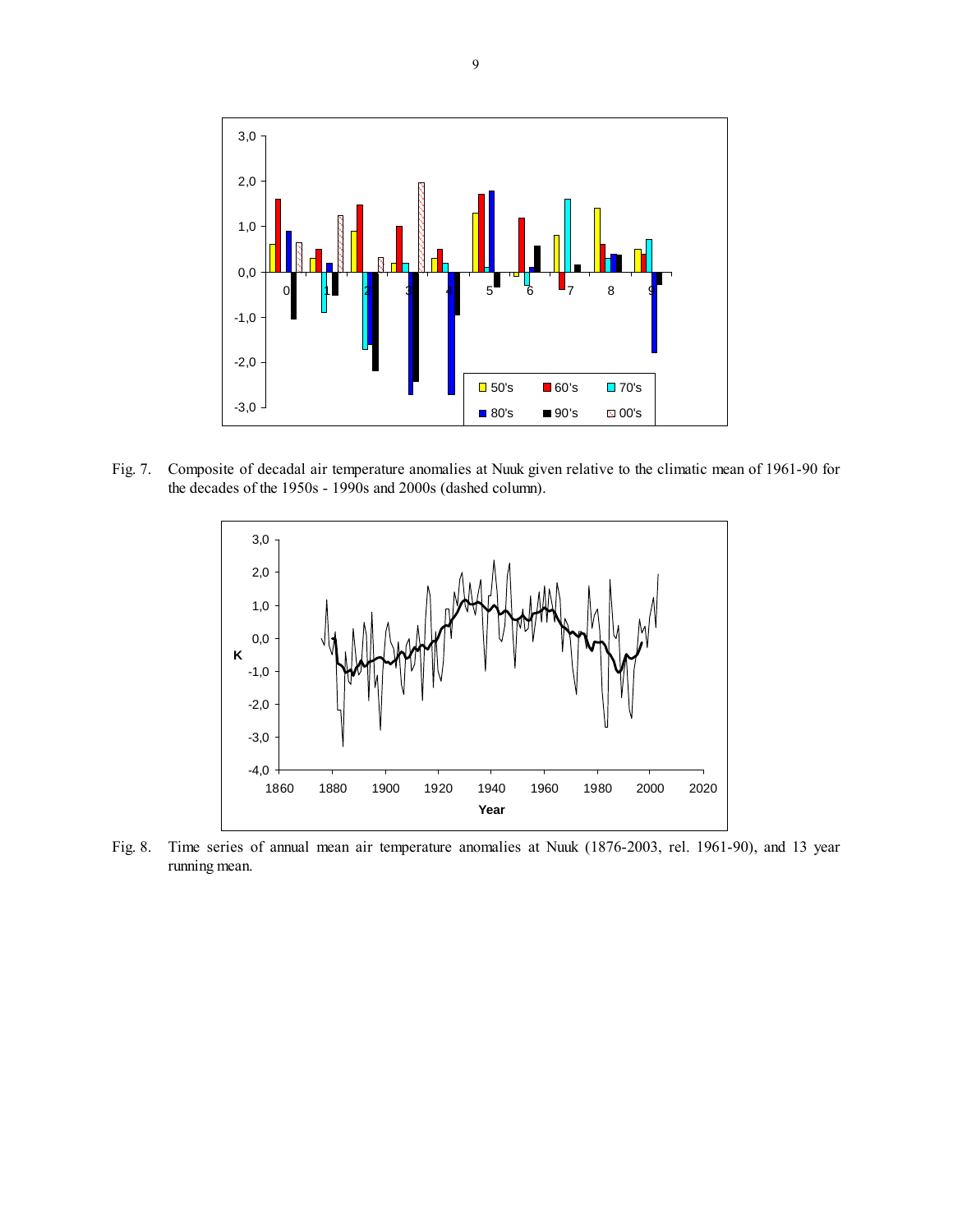

Fig. 9. Ice cover and ice edge during 17-21 March 2003 (Davis Strait).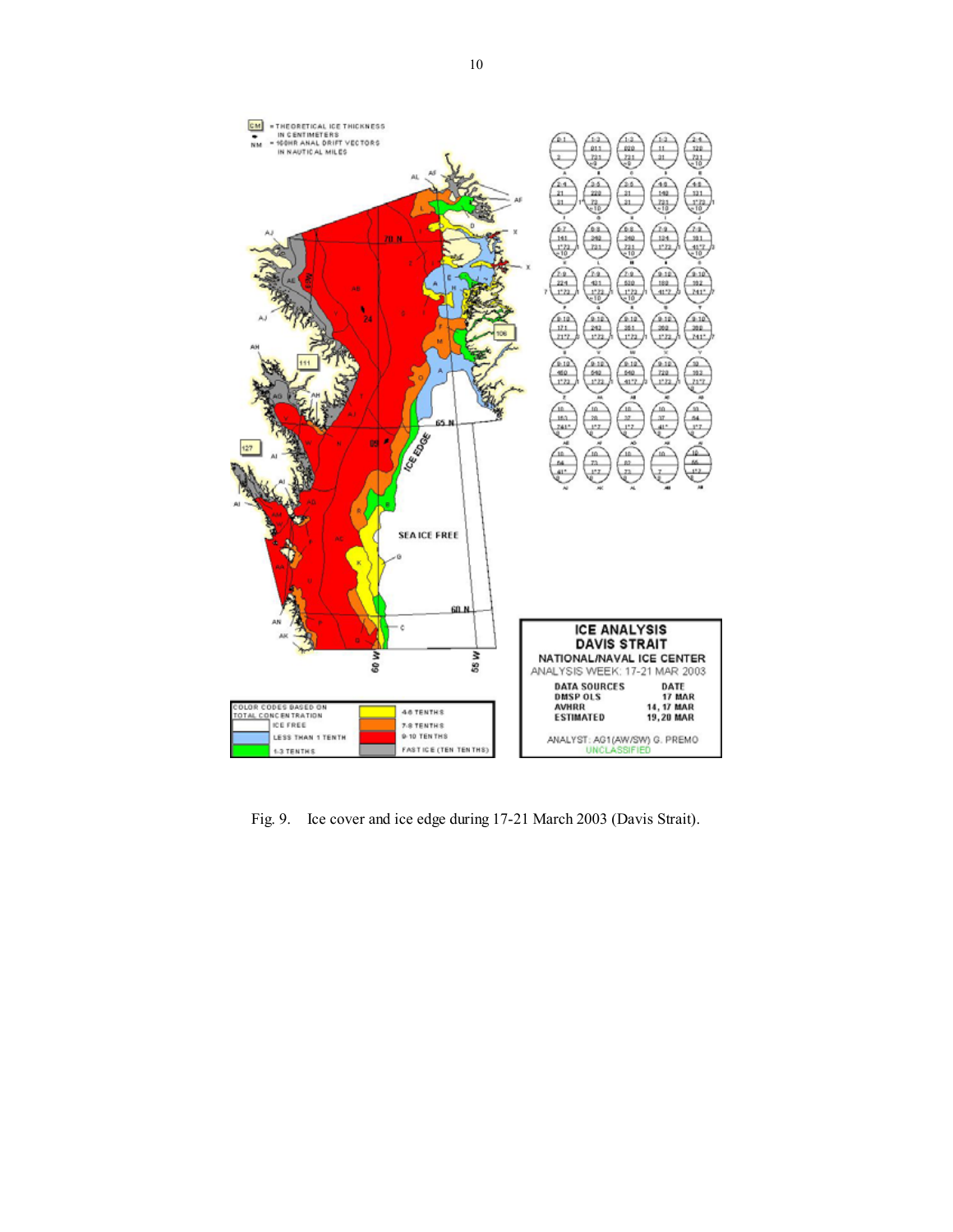

Fig. 10. Ice cover and ice edge during 26-30 May 2003 (Greenland Southwest).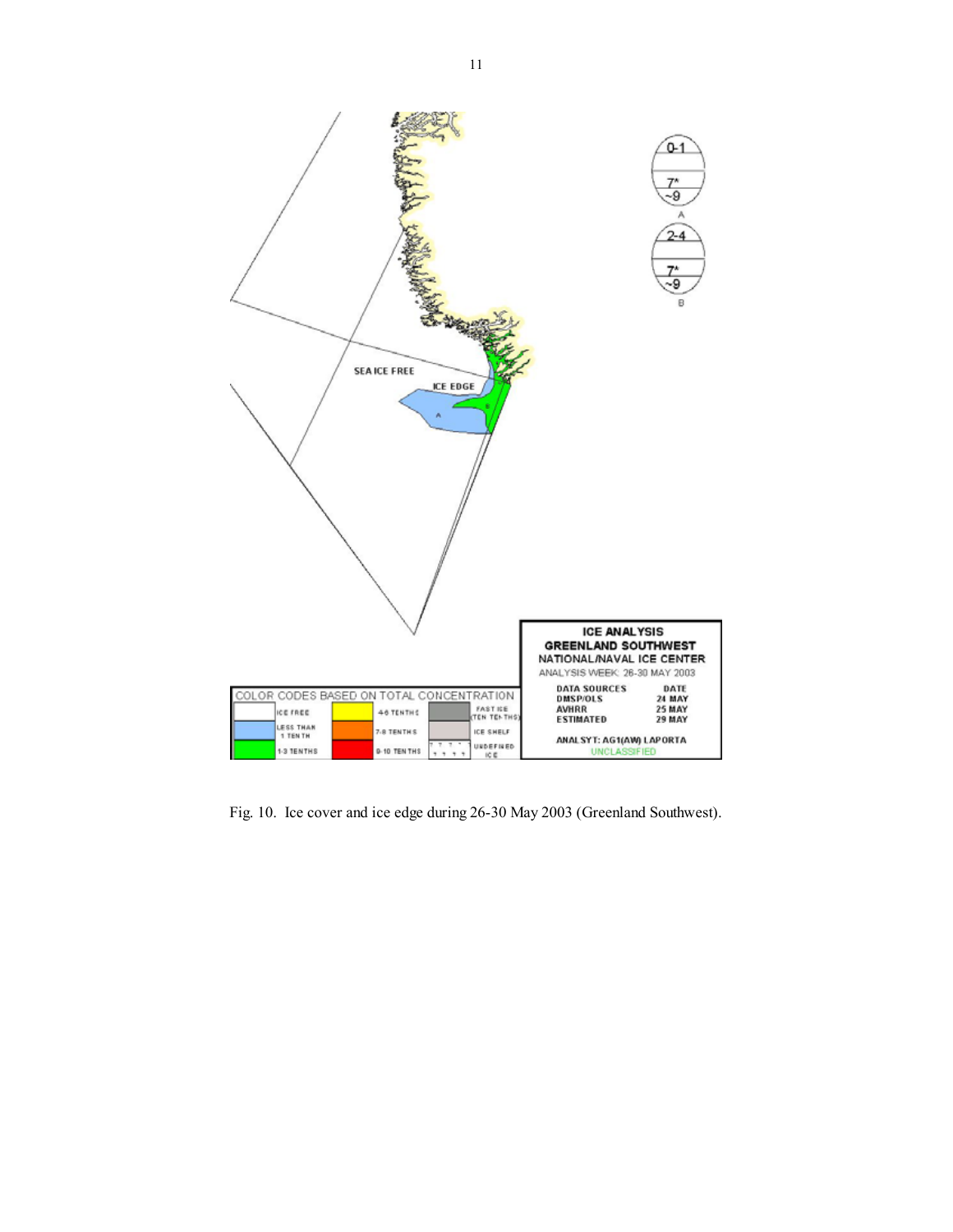

Fig. 11. Ice cover and ice edge during 26-30 May 2003 (Greenland South).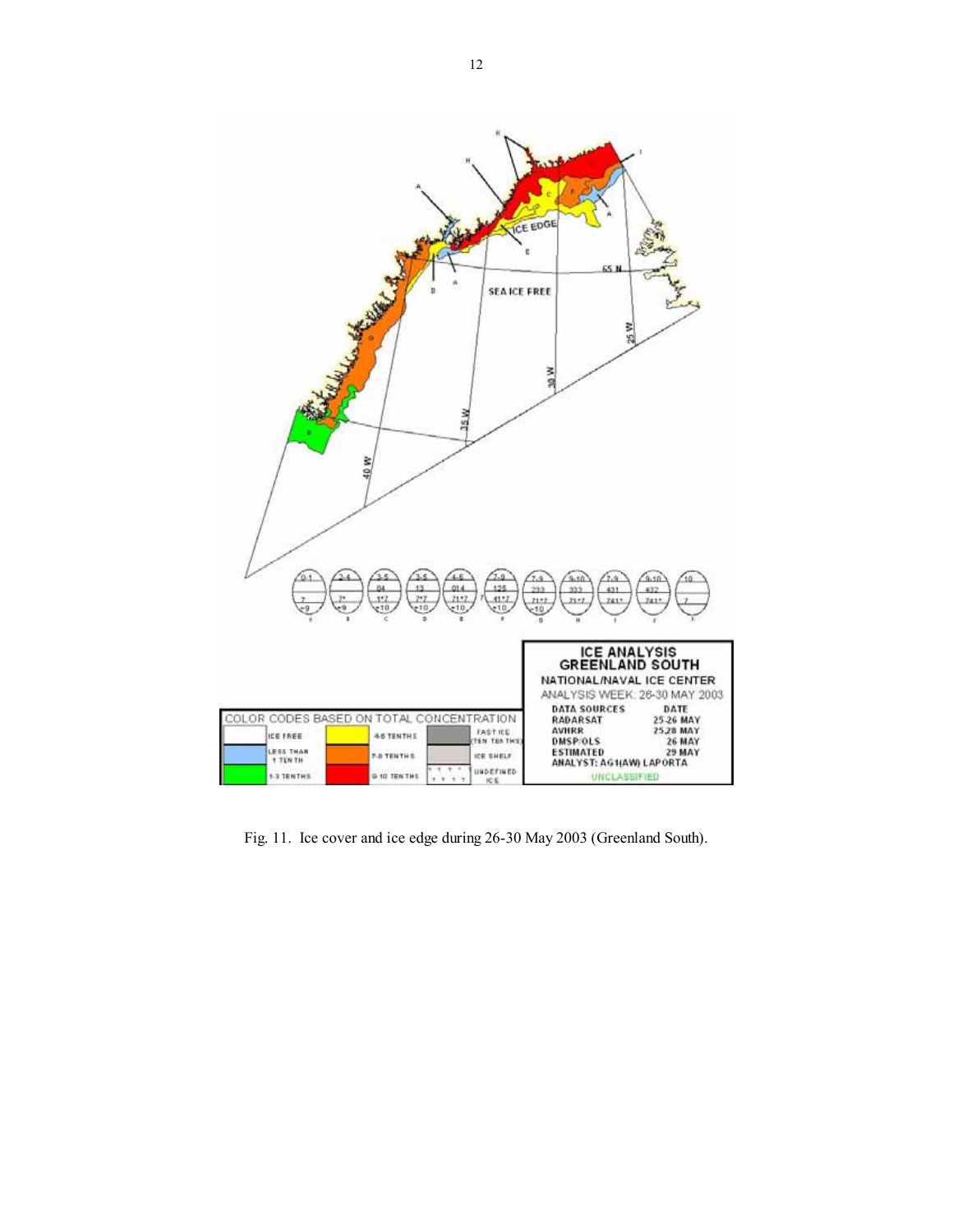

Fig. 12. Ice cover and ice edge during 10-14 November 2003 (Davis Strait).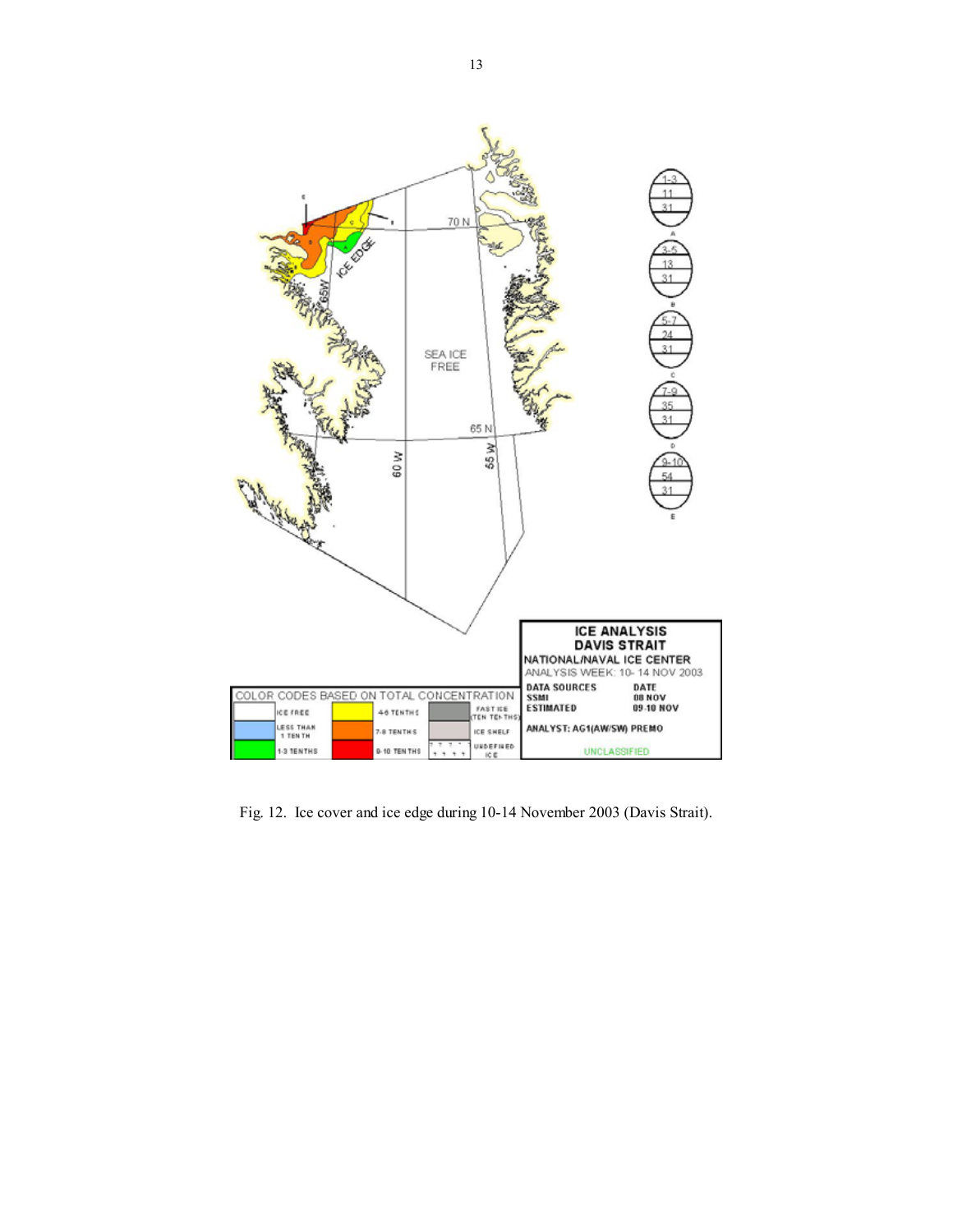

Fig. 13. Ice cover and ice edge during 10-14 November 2003 (Greenland South).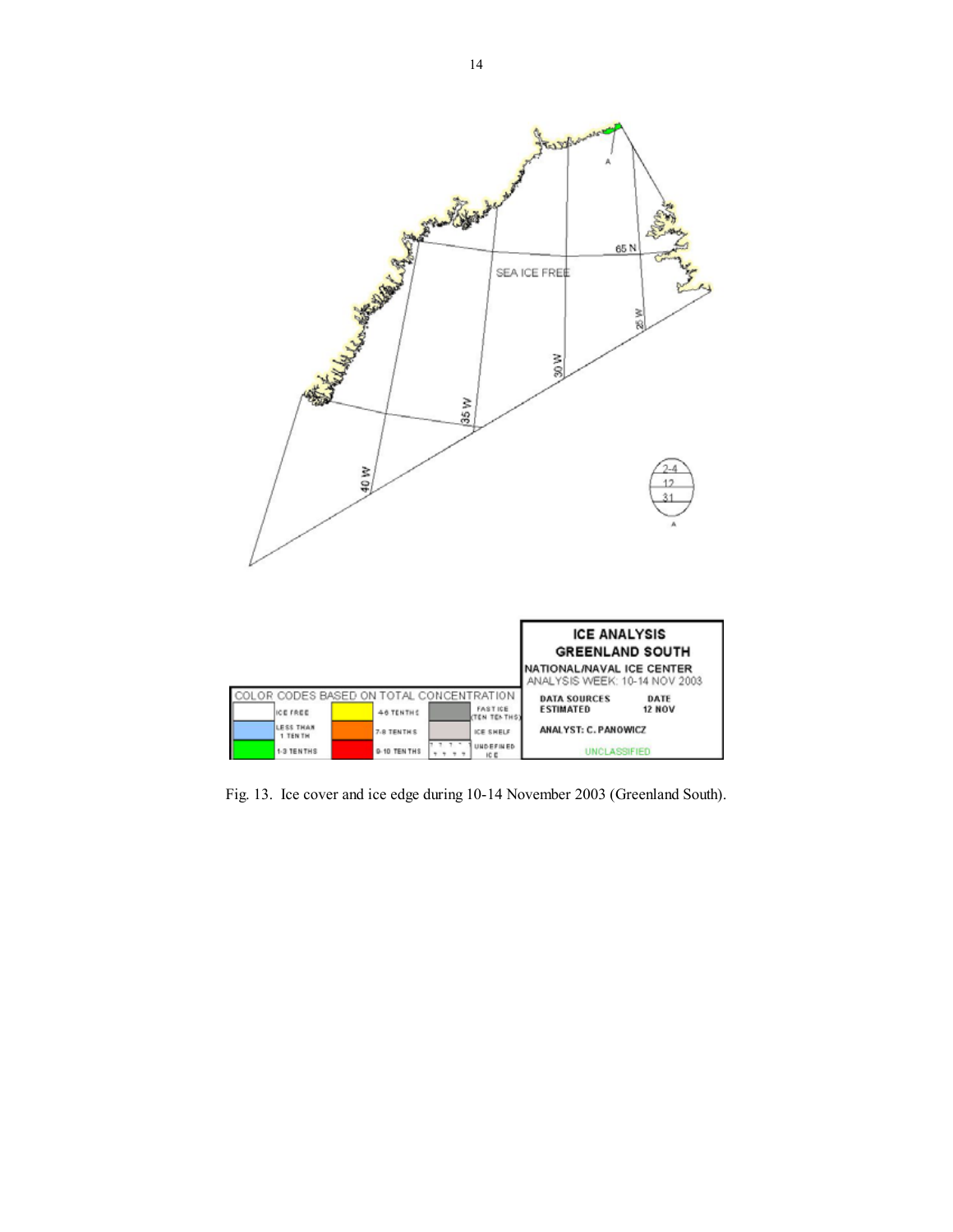

Fig. 14. Positions of sampled NAFO Standard Stations and Sections (9 - 16 November 2003).



Fig. 15. Potential temperature and salinity along Fylla Bank Section (16 November 2003).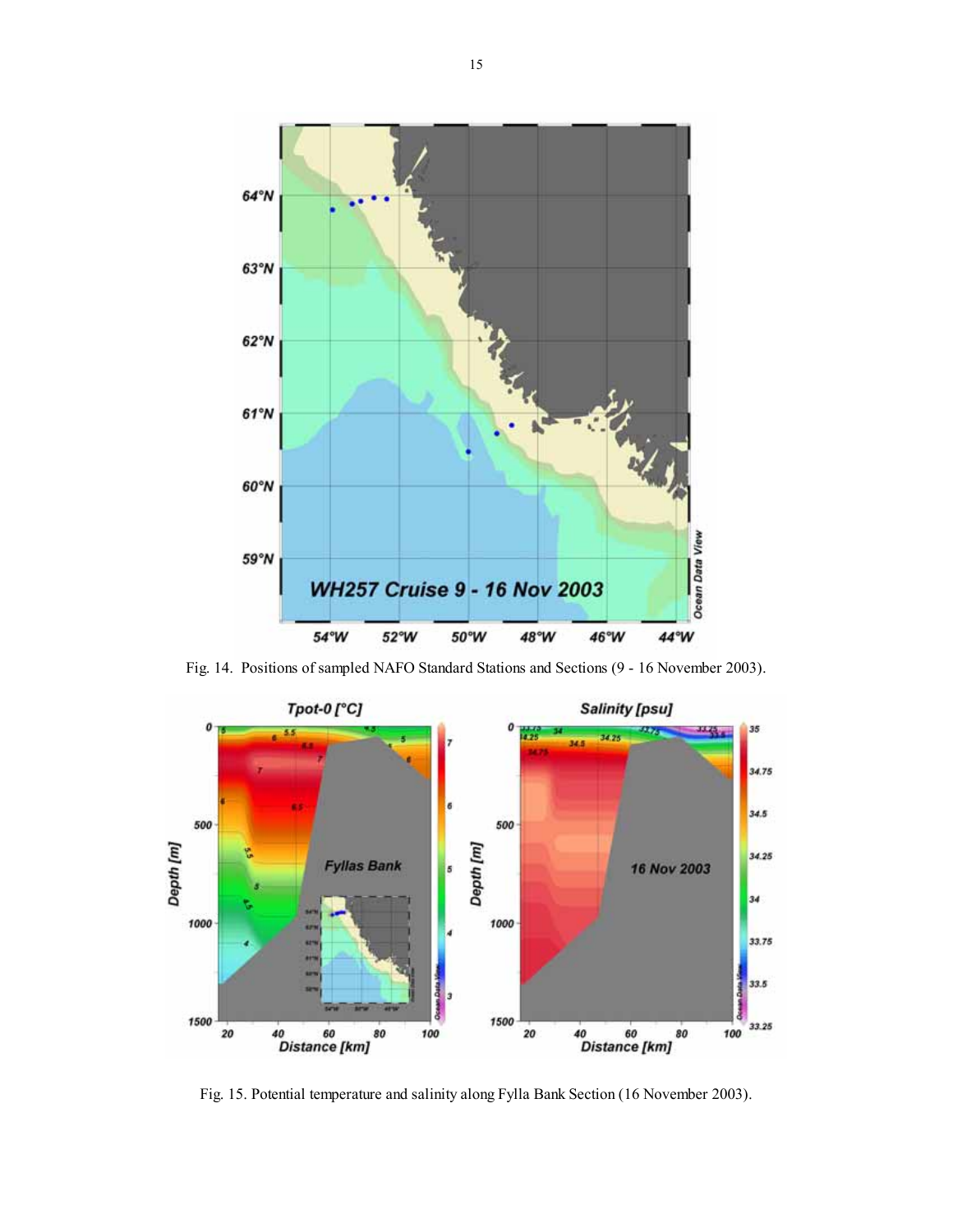

Fig. 16. Potential temperature and salinity along Cape Desolation Section (9-10 November 2003).



Fig. 17. Theta/S diagram of station profiles indicated in Fig. 14.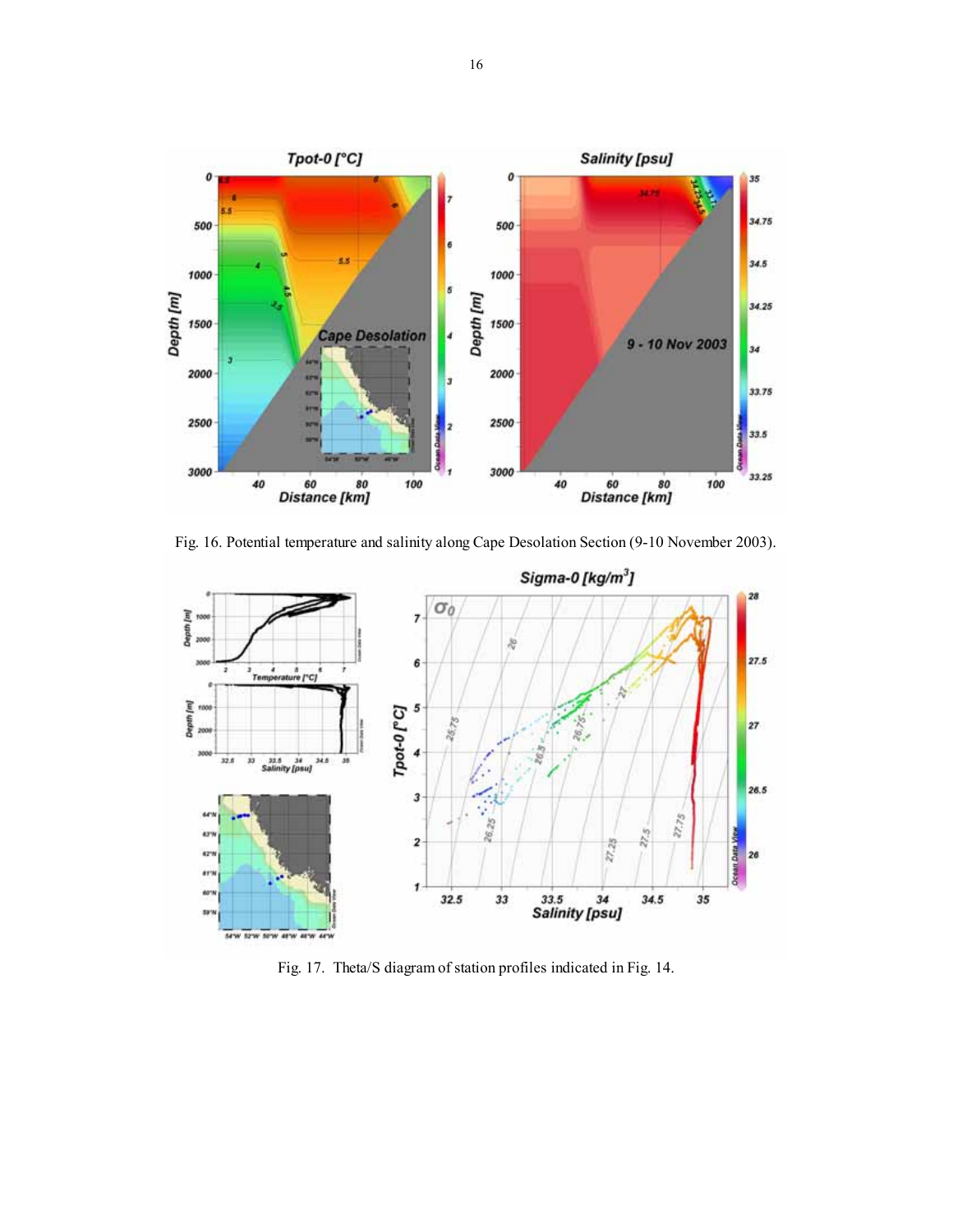

Fig. 18. Mean temperature anomalies of water layer 0-50.m at station 4 of the Fyllas Bank Section; data: 1980-2003 (dashed: NAO Index).



Fig. 19. Mean temperature anomalies of water layer 0-200 m at station 4 of the Fyllas Bank Section; data 1980-2003 (dashed: NAO Index).